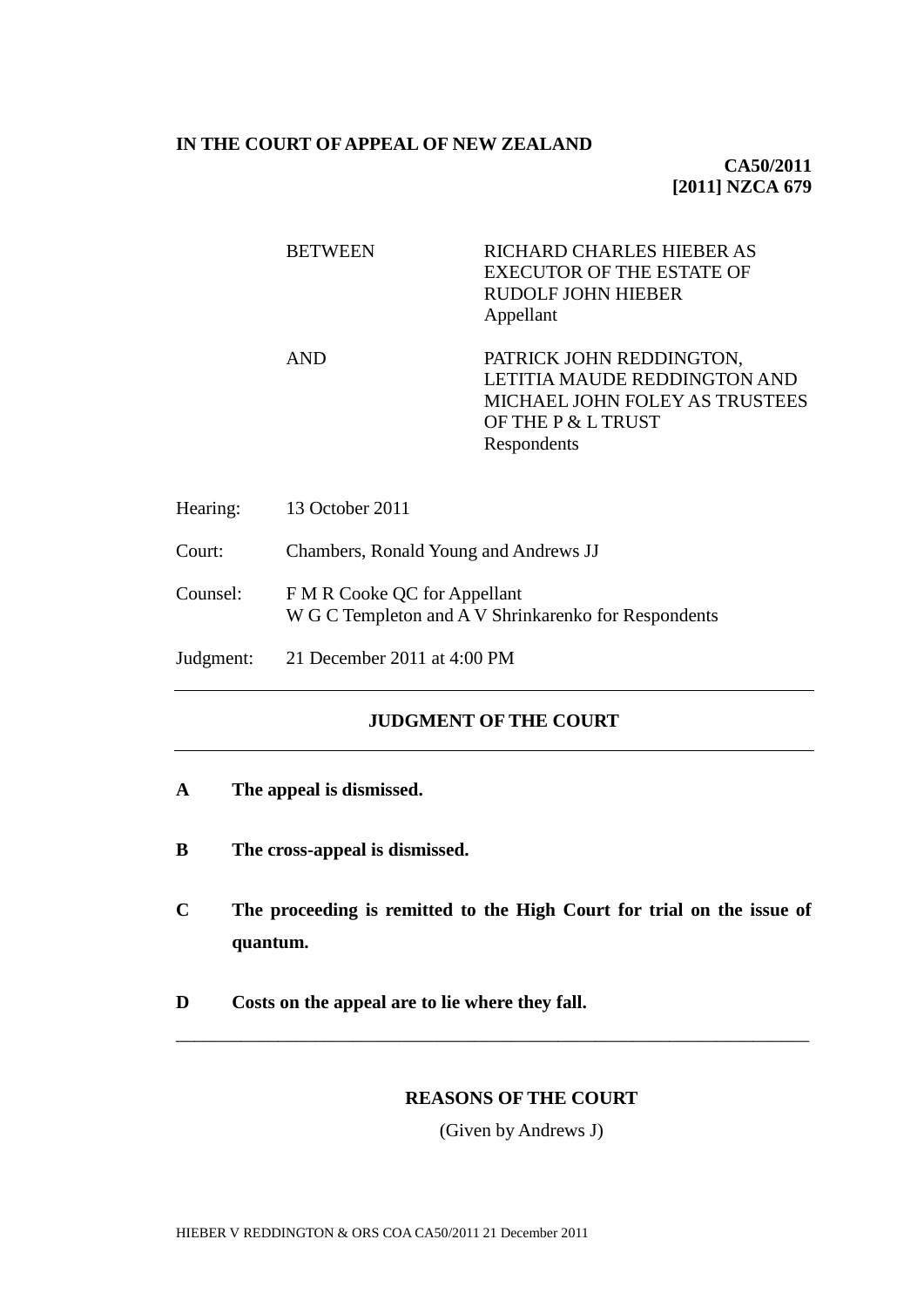# **Table of contents**

Para No

| <b>Introduction</b>                                                                     | $\lceil 1 \rceil$ |
|-----------------------------------------------------------------------------------------|-------------------|
| <b>Background</b>                                                                       | [4]               |
| <b>Appeal issues</b>                                                                    | [14]              |
| Was the guarantee discharged upon Rudolf Hieber's death?                                | [18]              |
| Did the P & L Trust vote in favour of the Deed of Company                               |                   |
| Arrangement?                                                                            | $\left[33\right]$ |
| Did the guarantee lapse automatically upon the change in                                |                   |
| shareholding of RMS in 2008?                                                            | [41]              |
| Did the P & L Trust accept RMS's repudiation of the lease,                              |                   |
| with the consequence that the guarantee should be                                       |                   |
| treated as discharged?                                                                  | [43]              |
| Does acquiescence preclude the claim by the $P < L$ Trust?[54]In all the circumstances, |                   |
| was the Associate Judge correct to enter                                                |                   |
| summary judgment for liability                                                          | $[59]$            |
| <b>Conclusion as to appeal</b>                                                          | [61]              |
| Cross-appeal: Did the Associate Judge err in declining to enter                         |                   |
| judgment on the claim for unpaid rent?                                                  | [62]              |
| <b>Section 274 of the Property Law Act</b>                                              | [71]              |
| <b>Costs</b>                                                                            | [72]              |

# **Introduction**

 $\bar{1}$ 

<span id="page-1-0"></span>[1] In November 2009 the respondents, the trustees of the P & L Trust, issued proceedings against the appellant, Richard Hieber, to enforce obligations under a guarantee of a lease given by Mr Hieber's late father, Rudolf Hieber. Rudolf Hieber died on 10 April 2008, and Richard Hieber is the executor of Rudolf Hieber's estate. At the same time as they issued proceedings, the  $P \& L$  Trust applied for summary judgment in respect of part of their claim, namely, a claim for outstanding rent, outgoings, and interest (the unpaid rent claim). Summary judgment was not sought in respect of the P & L Trust's further claims for loss suffered on the sale of the leased property (the capital loss claim) and for damages for distress.

[2] The P & L Trust's application for summary judgment was heard in the High Court at Auckland before Associate Judge Doogue. In his judgment given on 17 December 2010, his Honour entered judgment against Richard Hieber for liability, but directed that a trial should be held on the issue of quantum.<sup>1</sup>

<sup>1</sup> *Reddington v Hieber* HC Auckland CIV-2009-404-7254, 17 December 2010.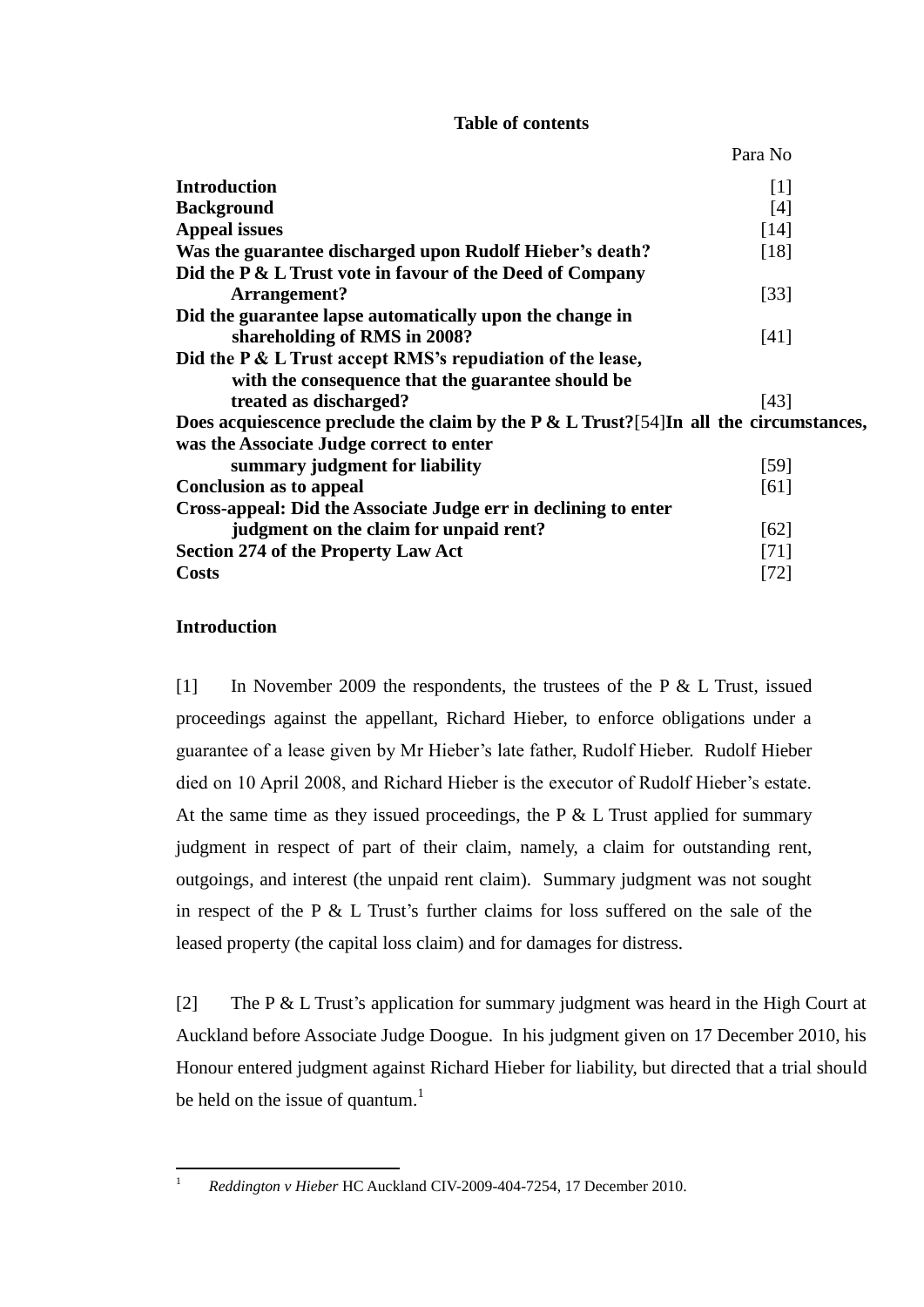[3] Richard Hieber has appealed against the decision as to liability. The P & L Trust has cross-appealed against the Associate Judge's refusal to enter summary judgment as to quantum on the unpaid rent claim.

#### <span id="page-2-0"></span>**Background**

[4] At this stage, it is appropriate to give only a brief overview of the factual background. The facts relevant to particular issues on appeal will be set out in more detail when those issues are considered.

[5] On 31 March 2004 the P & L Trust settled the purchase of a commercial property at Greenpark Road, Penrose, Auckland. The property was formerly owned by Rudolf Hieber and Andrew Hieber, as trustees of the R J Hieber Trust (a family trust settled by Rudolf Hieber) (the Hieber Trust). The property was leased to RMS Shopfitters Ltd (RMS). The shares in RMS were owned by RVB Investments Ltd (RVB). A submission was made that the shares in RVB were owned by Hieber family interests.

[6] RMS remained as lessee after the purchase. A key issue in the negotiations between the P & L Trust and the Hieber Trust was the provision by Rudolf Hieber of a personal guarantee of the obligations of RMS. Mr Hieber was prepared to provide a guarantee, but on limited terms. Following correspondence between the parties' solicitors, agreement was reached that a guarantee in standard terms would be incorporated as the Third Schedule to the lease. It provided that Rudolf Hieber guaranteed payment of the rent and performance of the covenants in the lease by RMS, and indemnified the  $P \& L$  Trust against any loss suffered in the event of the lease being disclaimed or abandoned. However, a further clause (cl 48) was inserted in the lease, to acknowledge the parties' agreement as to the limit on the guarantee.

[7] Rudolf Hieber lived out of New Zealand. The guarantee was signed by his attorney, Mr Robert Narev, a consultant in the firm of solicitors acting for the Hieber Trust.

[8] In early 2008, Rudolf Hieber became seriously ill. At about the same time, RMS fell into financial difficulties. On 28 March 2008, RMS was placed in voluntary administration under Part 15A of the Companies Act 1993 (the Act). The administrators held a watershed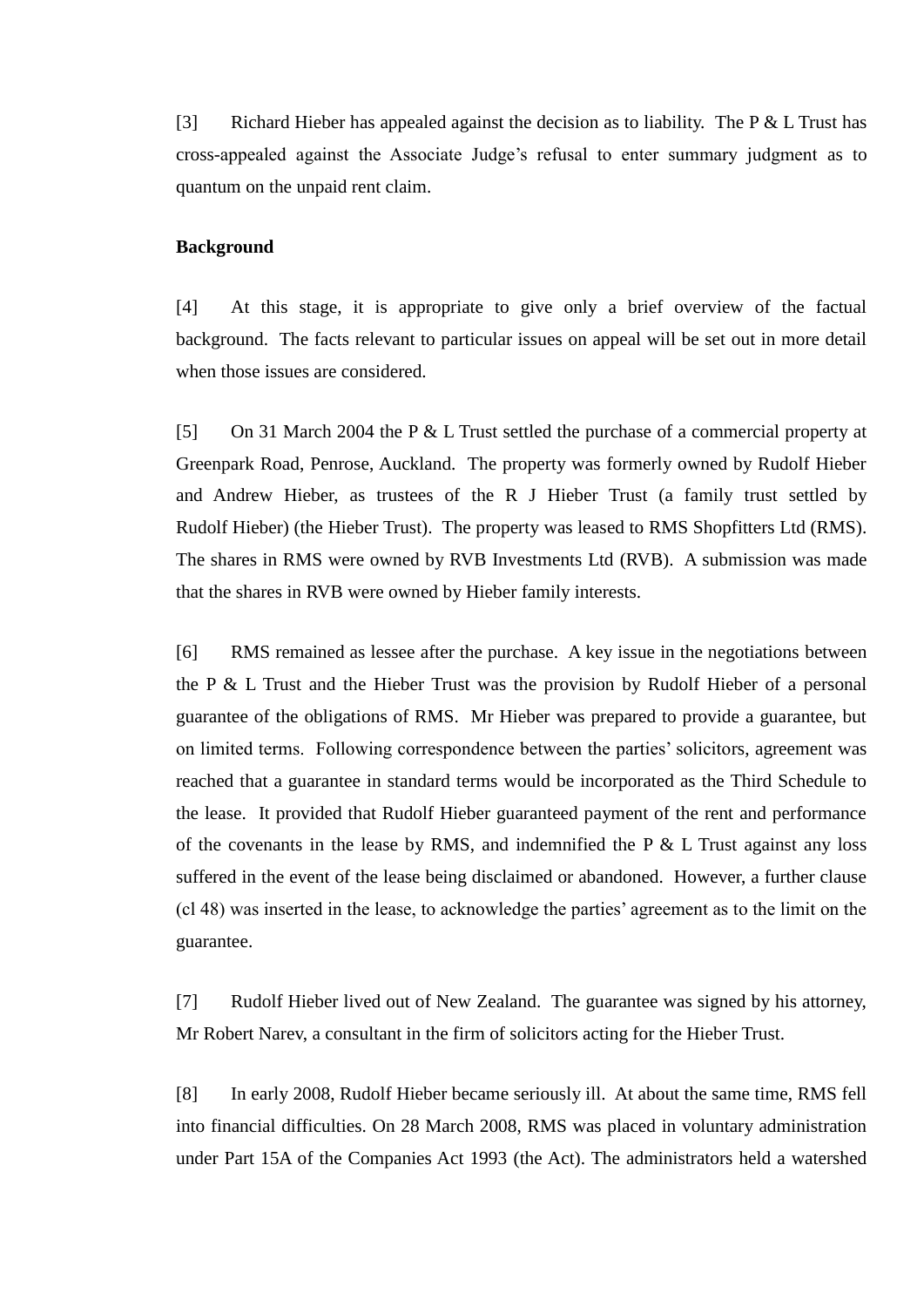meeting, pursuant to s 239AT of the Act, on 5 May 2008. Mr and Mrs Reddington, two of the trustees of the P  $&$  L Trust, attended the meeting.

[9] On 19 June 2008 the administrators wrote to the P & L Trust, requesting that the lease be terminated on 30 June 2008. The administrators referred to the provisions of a Deed of Company Arrangement (DOCA), said to have been executed by the administrators on 5 May 2008. The solicitors for the P  $&$  L Trust responded to that letter, saying that its "contents are duly noted".

[10] Sometime during 2008, 50 per cent of the shares in RMS were sold. Ownership of the remaining 50 per cent was retained by RVB.

[11] In the second half of 2008, attempts were made by the administrators and the P & L Trust to re-let the property. These were not successful. The property was sold on 15 May 2009. Between 1 February 2008 and 2 September 2008, payments were made towards the rent and outgoings, either by the administrators or by (or on behalf of) Richard Hieber. The P & L Trust claimed that, as at 12 June 2009, \$331,855 was owed on the unpaid rent claim, being outstanding rent up to the date the property was sold (15 May 2009), outgoings, and interest. In November 2009, the P  $&\&$  L Trust issued proceedings against Richard Hieber, as executor of Rudolf Hieber's estate, claiming in total \$1,620,617.93 pursuant to the guarantee, comprising:

| Outstanding rent, outgoings and interest to<br>12 June 2009                     | \$331,855.00   |
|---------------------------------------------------------------------------------|----------------|
| Cleaning and removal costs                                                      | 10,242.50      |
| Loss on resale                                                                  | 1,100,000.00   |
| Expenses on sale                                                                | 83,225.00      |
| Damages for distress                                                            | 50,000.00      |
| Legal and accounting costs of enforcing<br>rights under the Lease and Guarantee | 45,295.43      |
|                                                                                 | \$1,620,617.93 |

[12] The P & L Trust applied for summary judgment on the unpaid rent claim (\$331,855), cleaning and removal costs (\$10,242.50), and a portion of the legal and accounting costs of enforcing its rights under the lease and guarantee (\$29,699.43). The total for which summary judgment was sought was \$371,796.93.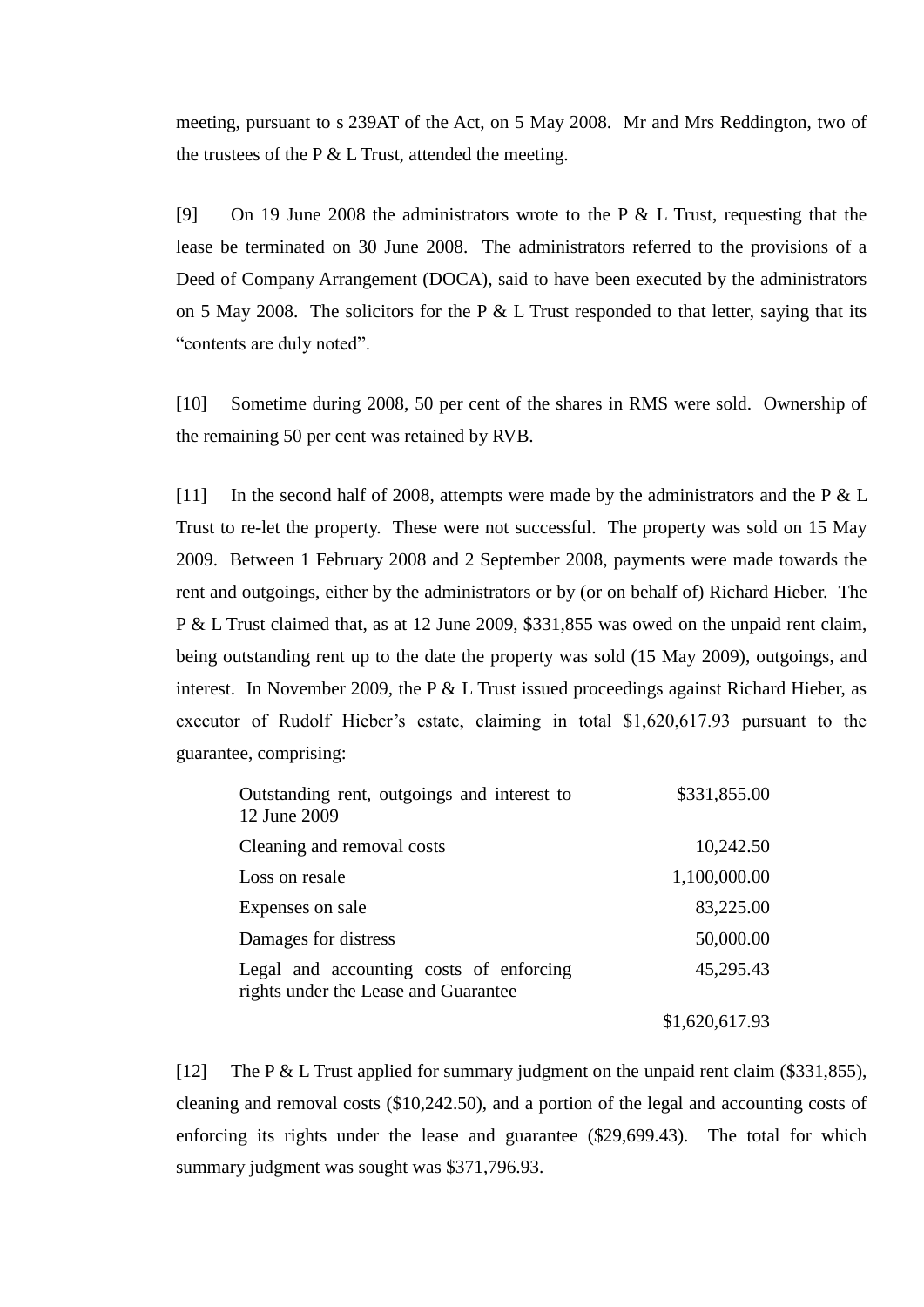[13] Richard Hieber opposed the application for summary judgment on several grounds, which were rejected by the Associate Judge. While the Associate Judge was satisfied that judgment should be entered for the P  $\&$  L Trust on liability, he was not satisfied as to quantum and directed that the issue of quantum should be tried separately. It is not necessary to set out the Judge's reasoning, as Mr Cooke QC, who had not appeared in the High Court, pursued on Mr Hieber's behalf different arguments from those advanced in the High Court.

#### <span id="page-4-0"></span>**Appeal issues**

[14] The following grounds of appeal were identified in Richard Hieber's amended grounds of appeal:

- (a) On its proper interpretation, the guarantee given by Rudolf Hieber had ceased to be of any effect after his death.
- (b) The P & L Trust consented to or acquiesced in the voluntary administration of RMS (in particular, by signing a DOCA agreed at the watershed meeting of creditors), and were not therefore required to consent to a subsequent sale of the shares in RMS.
- (c) The  $P \& L$  Trust had waived the requirement that they consent to any change of ownership of RMS, or to consent to any sale of the shares in RMS, or any claim not to be bound by the DOCA.
- (d) It was not appropriate, in all the circumstances of this case, to enter summary judgment for liability.

[15] The amended grounds of appeal require this Court to consider the following questions:

- (a) Was Rudolf Hieber's guarantee discharged on his death?
- (b) Did the P & L Trust vote in favour of the DOCA?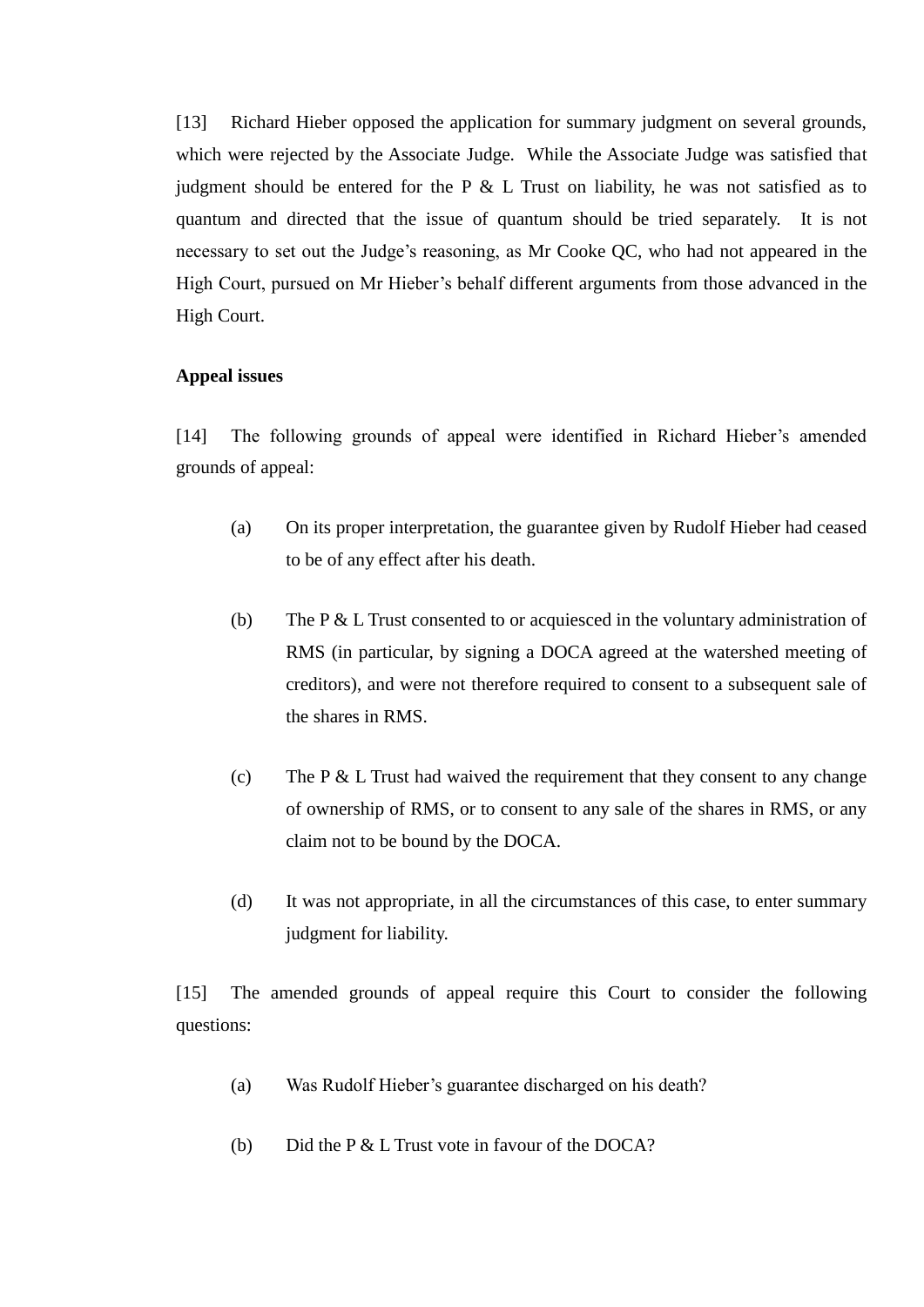- (c) Did the change in shareholding of RMS discharge the guarantee?
- (d) Did the P & L Trust accept RMS's repudiation of the lease, with the consequence that the guarantee should be treated as discharged?
- (e) Does acquiescence preclude the claim by the P & L Trust?

[16] The cross-appeal by the P  $&$  L Trust requires the Court to consider whether the Associate Judge erred in entering summary judgment only for liability. In the event that the P & L Trust succeed on the cross-appeal, the Court is required to determine the amount for which summary judgment should have been entered.

[17] We consider the above issues in turn.

# **Was the guarantee discharged upon Rudolf Hieber's death?**

<span id="page-5-0"></span>[18] Clause 48 (the guarantee) was as follows:

## **Guarantee of Rudolph John Hieber**

48. Rudolf John Hieber has entered into this Deed of Lease as guarantor of the obligations of the Tenant RMS Shopfitters Limited. However, the parties acknowledge that this is a limited guarantee. If as is provided for in this Lease, the ownership of RMS Shopfitters Limited should change or should the Deed of Lease be assigned from RMS Shopfitters Limited to a third party then the guarantee granted by Rudolf John Hieber shall automatically lapse on the date of change of ownership or the date of assignment.

[19] Clause 35 is also relevant. It provided, as relevant to this appeal:

#### **Assignment Or Subletting**

35.1 THE Tenant shall not assign sublet or otherwise part with the possession of the premises or any part thereof without first obtaining the written consent of the Landlord which the Landlord shall give if the following conditions are fulfilled:

...

35.4 WHERE any Tenant is a company which is not listed on the main board of a public stock exchange then any change in the legal or beneficial ownership of its shares or issue of new capital whereby in either case there is a change in the effective management or control of the company is deemed to be an assignment of this lease.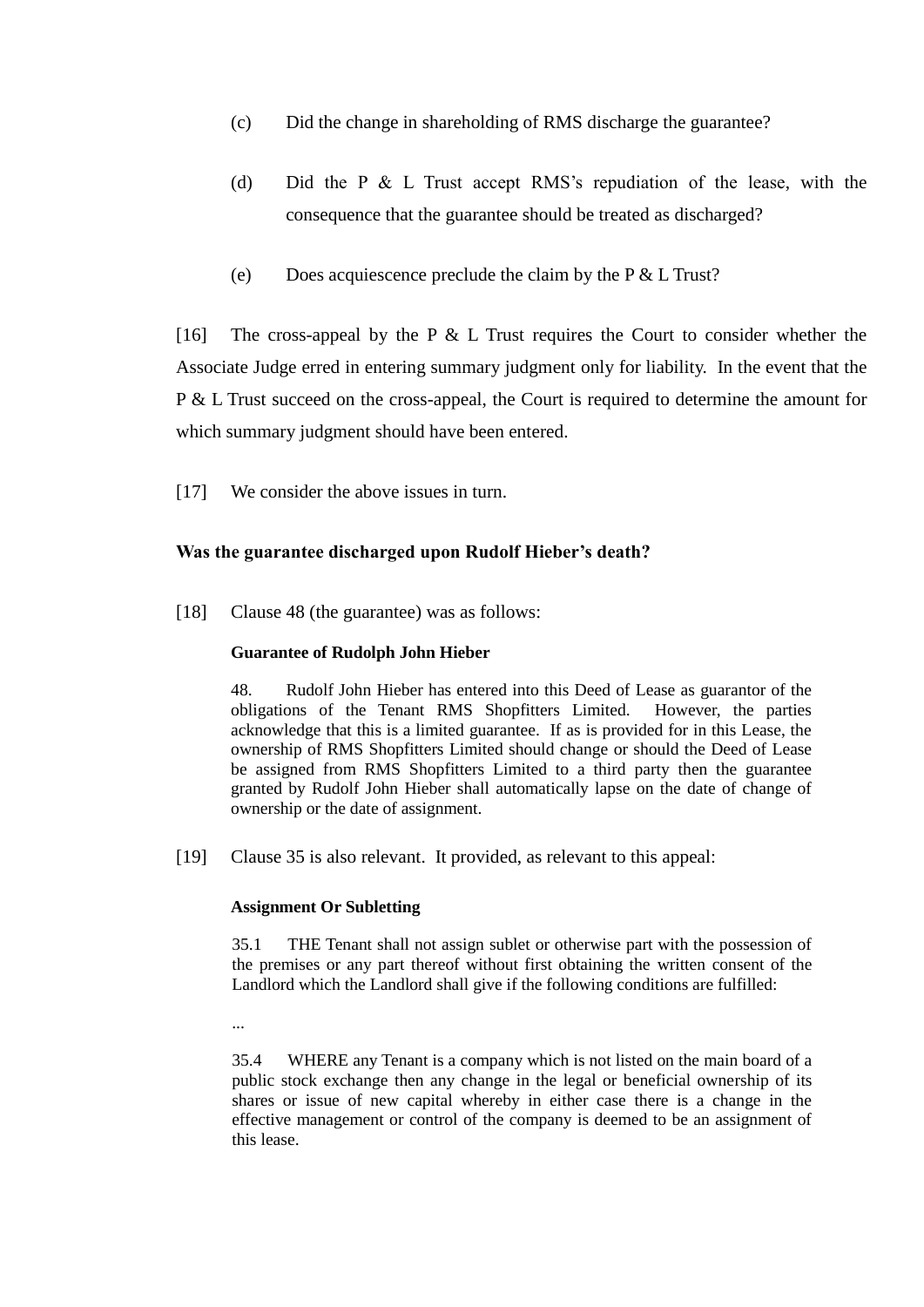[20] Mr Cooke's submissions raised two issues although, as presented, one tended to shade into the other. The first is whether, on its proper interpretation, the guarantee was terminated because the guarantor, Rudolf Hieber, had died. The second issue is whether a "change of ownership" had occurred as a result of Mr Hieber's death, so as to cause the guarantee to "automatically lapse". We consider these questions separately.

[21] On the first issue, while accepting that the death of a guarantor does not by itself lead to the termination of a guarantee,<sup>2</sup> Mr Cooke submitted that the guarantee agreed by Rudolf Hieber and the P & L Trust was limited, and was intended to be in place only for so long as he was the substantive owner of the business which held the lease, and was responsible for, and had control over, the tenant. He submitted that it was intended that Rudolf Hieber's liability would end when he no longer had such control. That control ended upon his death.

[22] On behalf of the P & L Trust, Mr Templeton submitted that there was no express statement in the guarantee to the effect that it was not intended to survive Rudolf Hieber's death. If that had been the parties' intention, the guarantee could have been worded to reflect it. He submitted that the well-established legal position as to personal guarantees in leases applied, so the guarantee was not discharged by Rudolf Hieber's death.

[23] We do not accept Mr Cooke's submission. In *Lloyd's v Harper*, Lush LJ said in respect of a guarantee of a lease:<sup>3</sup>

Now it will be found, I think, that guarantees may, for the purposes of this case, be divided into two classes, the one in which the consideration is entire, and the other in which the consideration is fragmentary, supplied from time to time, and therefore divisible. An instance of the first is where a person enters a guarantee that in consideration of the lessor granting a lease to a third person he will be answerable for the performance of the covenants. The moment the lease is granted there is nothing more for the lessor to do, and such a guarantee as that of necessity runs on throughout the duration of the lease. The lease was intended to be a guaranteed lease, and it is impossible to say that the guarantor could put an end to the guarantee at his pleasure, or that it could be put an end to by his death contrary to the manifest intention of the parties.

[24] There is no provision in the guarantee to the effect that it was to terminate upon Rudolf Hieber's death. We accept Mr Templeton's submission that if the parties had

 $\frac{1}{2}$ *Laws of New Zealand* Guarantees and Indemnities at [196].

<sup>3</sup> *Lloyd's v Harper* (1880) 16 ChD 290 (CA) at 319.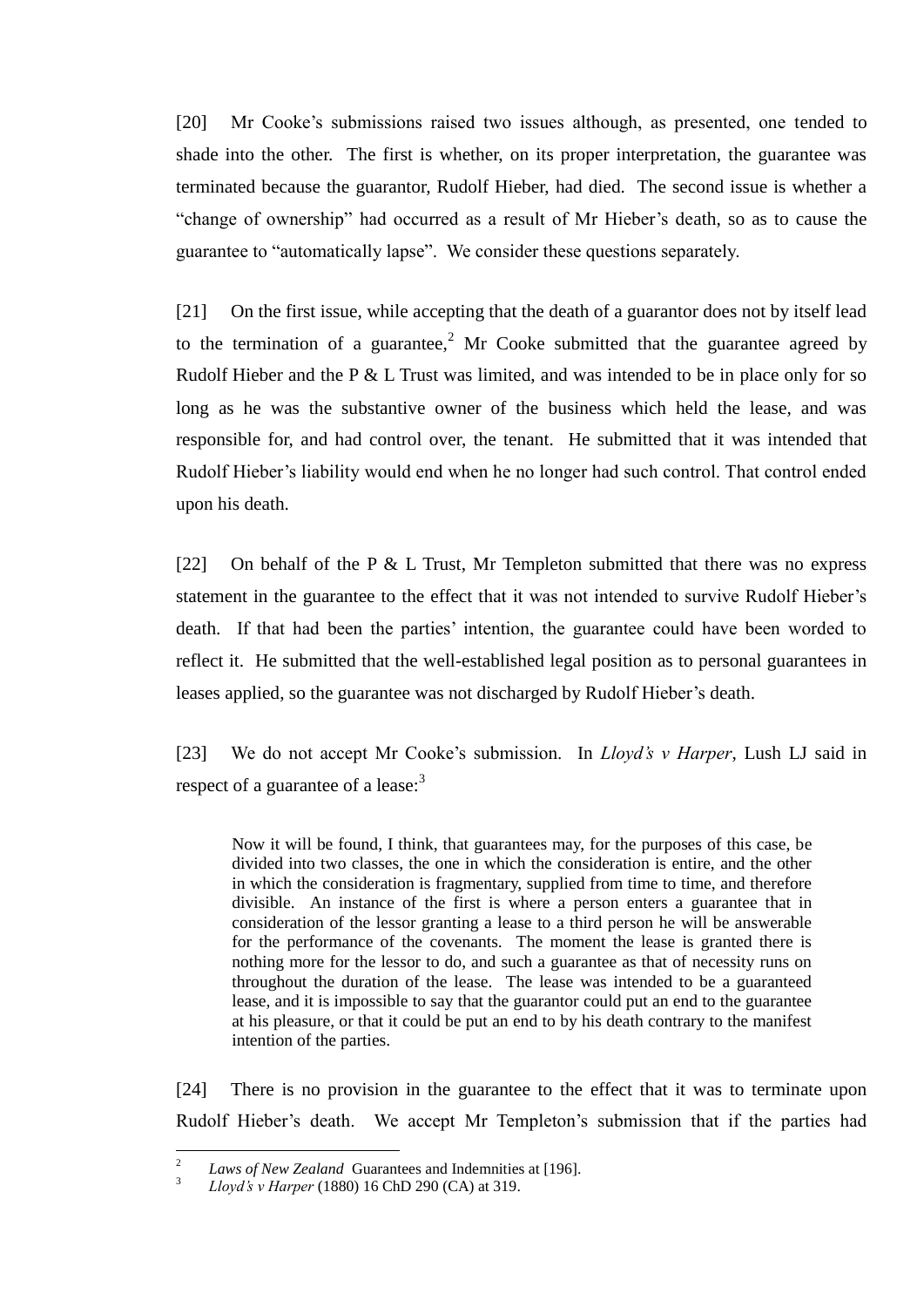intended to include such a provision, they could have done so. Further, there is nothing in the evidence from which we could read such a provision into the guarantee. To the contrary, it is clear on the evidence that the P  $&\&$  L Trust did not want to be in the position of being without a guarantee. We conclude that the guarantee was not discharged upon Rudolf Hieber's death.

[25] Regarding the second issue, Mr Cooke submitted that the guarantee was discharged on Rudolf Hieber's death because of the limitation in the guarantee to the effect that it would "automatically lapse" on a change of the ownership of RMS. He submitted that "ownership" must mean beneficial ownership or control, and that there could be no dispute that Rudolf Hieber's death had resulted in a change in the beneficial ownership of RMS, and a change in the effective management and control of RMS.

[26] Mr Cooke submitted that the phrase "if as is provided for in this Lease" only applied where there was a change of ownership by way of a sale of shares. Where there was a sale of shares, the guarantee would cease to be effective only if cl 35 were complied with. He submitted that Rudolf Hieber's death had resulted in a change in the beneficial ownership of RMS, but not by a sale of the shares. Accordingly, compliance with cl 35 was not required, but the change of ownership resulted in Rudolf Hieber being released from the guarantee.

[27] Mr Cooke submitted that to interpret the phrase "if as provided for in this Lease" as setting a pre-requisite for a valid assignment, or deemed assignment, of the lease in the present case would be to read a substantial amount into what was a "passing phrase".

[28] Mr Templeton submitted that the guarantee should be interpreted on its plain words, such that Rudolf Hieber's liability as guarantor ceased only if there were a change of ownership (or an assignment of the lease) as provided for in the lease. He submitted that it would strain the plain words of the guarantee to interpret it as ceasing to apply after Rudolf Hieber's death, or as not applying to a change of ownership which occurred as a result of his death.

[29] We note, first, that there is no evidence that it was suggested at the time of Rudolf Hieber's death that that had brought about a change of ownership of RMS, or that the P & L Trust's consent was (or was not) required. Nor was it suggested that there was, at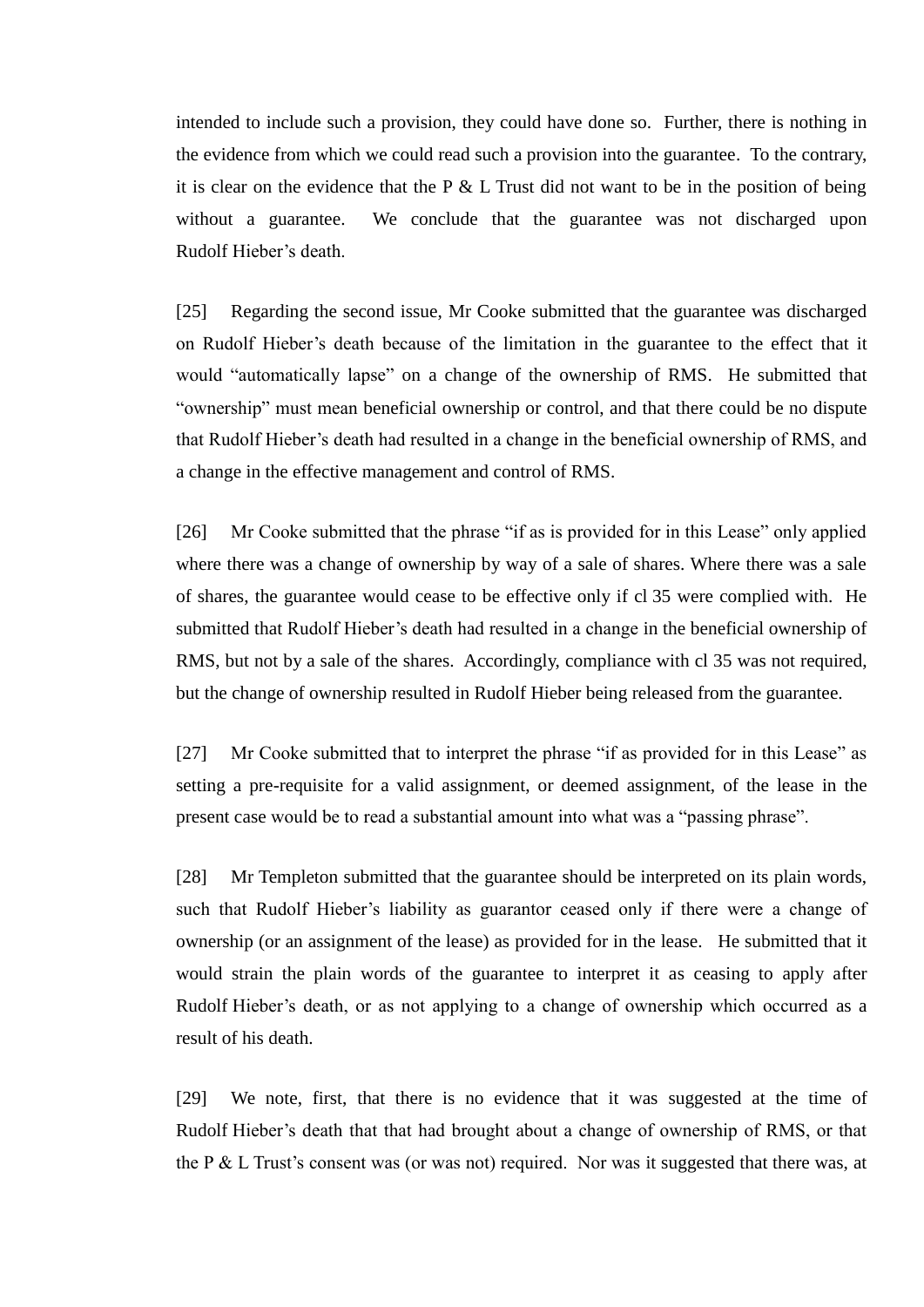that time, any actual change in the ownership of the shares. Notwithstanding that, let us assume for sake of argument the correctness of Mr Cooke's submission that Rudolf Hieber's death resulted in a "change of ownership" in that the beneficial ownership of RMS, and effective management and control of RMS, had passed to Mr Hieber's successors. Even if that is right, it does not assist the appellant. This is why.

[30] The guarantee provided that Rudolf Hieber could be discharged from it in the event of any change of ownership of RMS or assignment of the lease *only if* the change of ownership or assignment was "as provided for in this Lease". Clause 35 must, therefore, be considered. We do not accept Mr Cooke's submission that cl 35 only applies when a change of ownership has been by way of a sale of shares. The word "any" in cl 35.4 ("any change in the legal beneficial ownership") precludes such a conclusion, and there is nothing in the wording of the guarantee that would support restricting its application in the manner contended for.

[31] Nor do we accept Mr Cooke's submission that "if as is provided for in this Lease" is just a "passing phrase". The phrase is in clear terms, and was inserted in the lease after negotiations between the parties' solicitors. Before any change of ownership of RMS, or an assignment of the lease, could discharge Rudolf Hieber from the guarantee, the change of ownership or assignment was required to be "as is provided for in this Lease". Clause 35 sets out the pre-conditions for Mr Hieber being released from the guarantee, in the event of any change of ownership of RMS, however that arises. Clause 48 cannot be read in isolation from cl 35.

[32] Accordingly, we reject the submission that the guarantee was discharged upon Rudolf Hieber's death. If his death resulted in a "change of ownership" (which is not clear), then cl 35 was not complied with and accordingly there could be no release.

## <span id="page-8-0"></span>**Did the P & L Trust vote in favour of the Deed of Company Arrangement?**

[33] A deed of company arrangement is a deed that is executed by a company and its creditors providing for payments towards the creditors' debts. $4$  Such a deed may be approved by a resolution of a majority in number, representing 75 per cent in value, of

 $\overline{a}$ 

Companies Act 1993, s 239B.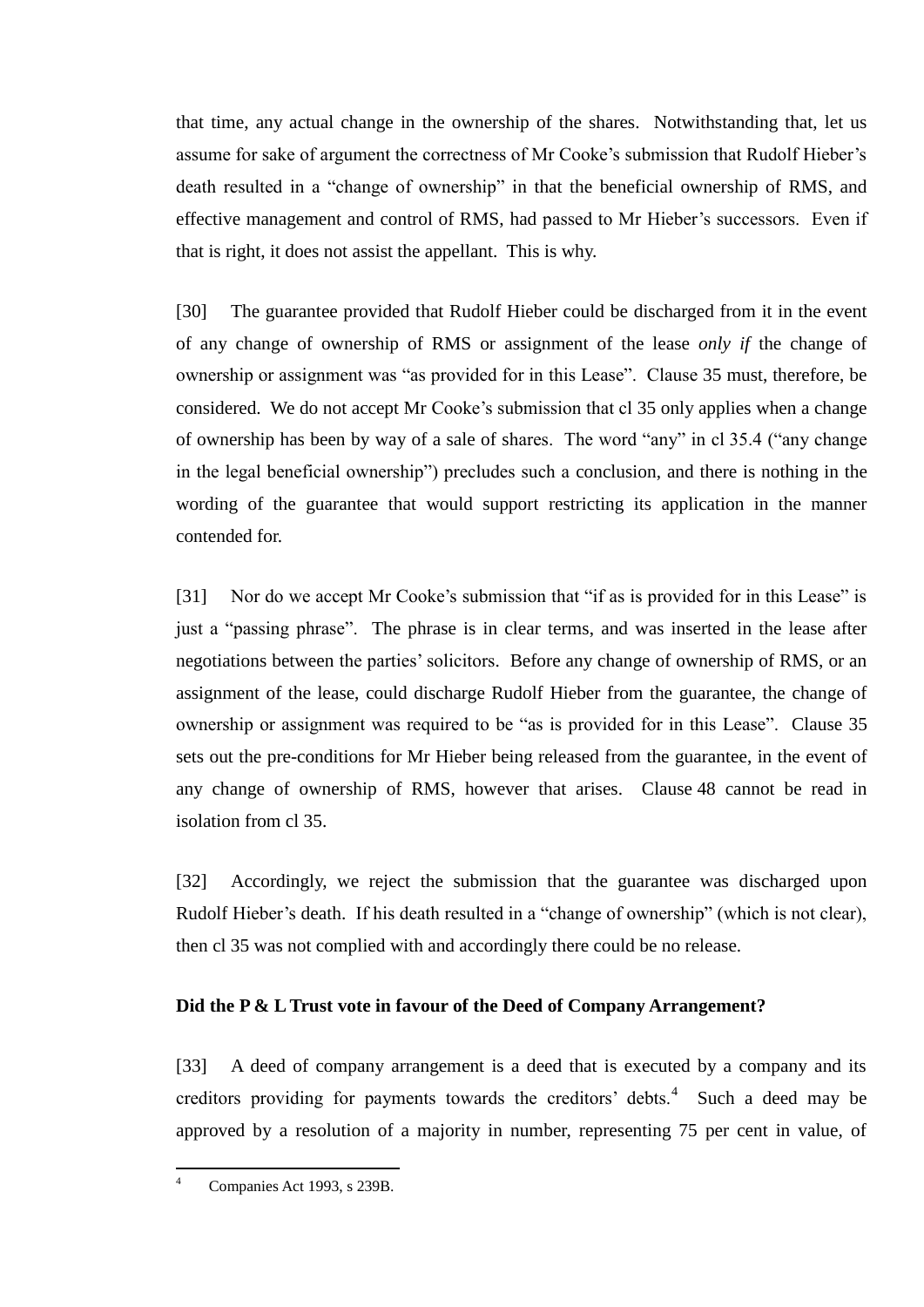creditors voting at a watershed meeting.<sup>5</sup> A deed binds all creditors in respect of claims arising on or before a specified cut-off day, $6$  but does not affect the rights of an owner or lessor of property (in the present case, the P & L Trust) except so far as the deed provides otherwise and the owner or lessor voted in favour of the resolution to approve the deed.<sup>7</sup>

[34] RMS was placed in voluntary administration on 28 March 2008. The watershed meeting was held on 5 May 2008. A notice of meeting, administrators' report, and summary of the proposed deed of company arrangement were sent to one of the  $P < L$  Trust's trustees (Mr Foley, who is also the Trust's solicitor) on or after  $28$  April  $2008$ .<sup>8</sup> Mr Foley sent copies of the documents to Mr and Mrs Reddington.

[35] Mr Reddington and Mrs Reddington did not receive the material from Mr Foley until well after the watershed meeting. On 5 May 2008 an accountant, Mr Burgess, rang Mr Reddington and suggested that the Reddingtons attend the watershed meeting. They attended to see who else was owed money, but did not believe the meeting concerned them, because they had a personal guarantee, and "we were covered". They recalled the general tenor of the discussions. Mr Reddington said that as they entered the meeting they were taken to a secretary, who had a piece of paper on which other people had signed their names. He said that there was nothing at the top of the paper to say what it was, and he assumed that it was an attendance record. They sat at the back of the meeting and did not participate. Both said they did not vote, at any point.

[36] Richard Hieber referred briefly to the watershed meeting in his affidavit opposing summary judgment. He said he was led to believe that the  $P \& L$  Trust had voted in favour of the DOCA.

[37] Mr Cooke submitted that the DOCA was approved by creditors (including the P & L Trust) at the watershed meeting. Mr Cooke submitted that the P & L Trust's claim under the lease had been compromised by the terms of the DOCA. In accordance with the DOCA the administrators had paid the rent up to 30 June 2008, at which time the lease was terminated. He submitted that it was unclear what happened at the watershed meeting: that Mr and

 $\frac{1}{5}$ Section 239AK(2).

<sup>6</sup> Section 239ACT(1).

<sup>7</sup> Section 239ACT(3).

This is the date of the administrators' report and summary of the proposed deed of company arrangement.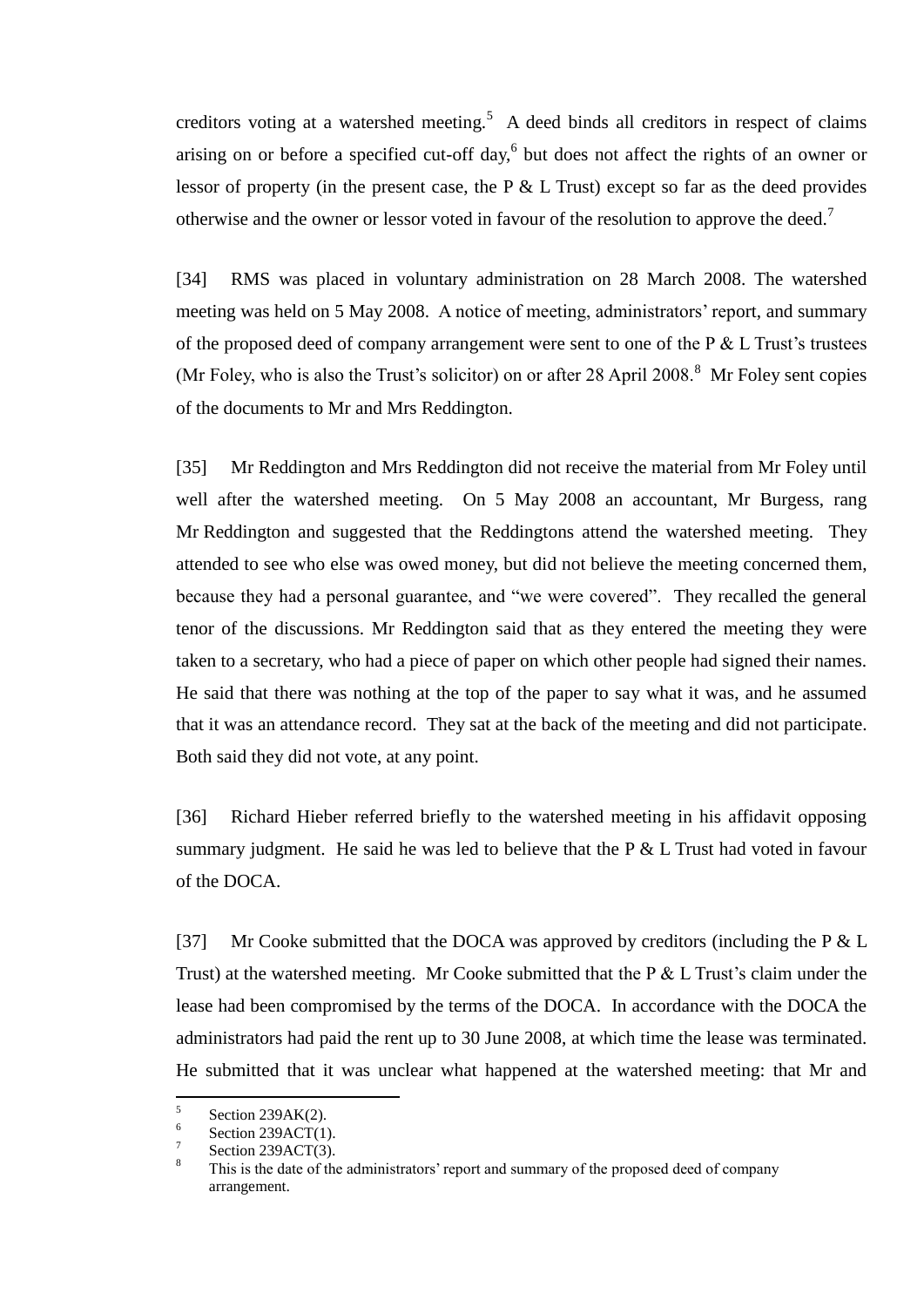Mrs Reddington were confused and did not know what was going on. He referred to Richard Hieber's evidence that "he had been led to believe" that they voted for the DOCA.

[38] Mr Templeton, on the other hand, submitted that there could be no doubt that Mr and Mrs Reddington did not vote for the DOCA.

[39] We do not accept Mr Cooke's submission. Richard Hieber's evidence of what he was "led to believe" is insufficient to raise a challenge to Mr and Mrs Reddington's evidence that they did not vote for the DOCA (or at all). There is no evidence – for example, in the form of minutes of the meeting or voting records – that would cause the Court to consider whether Mr and Mrs Reddington's evidence should not be accepted. We accept that they did not vote in favour of the resolution to approve the DOCA.

[40] Section 239ACW(1) of the Act provides that the deed of company arrangement releases a company from a debt only if the creditor concerned is bound by the deed. As we have accepted that Mr and Mrs Reddington did not vote for the DOCA, the P & L Trust is not bound by the DOCA, and the liability of RMS is not compromised by the DOCA. Further, pursuant to s 239ACW(2), even if the liability of RMS had been compromised by the DOCA, the liability of Rudolf Hieber as guarantor would not have been affected.

# **Did the guarantee lapse automatically upon the change in shareholding of RMS in 2008?**

<span id="page-10-0"></span>[41] As noted earlier, 50 per cent of the shares in RMS were transferred from RVB during 2008. The evidence is not clear as to exactly when this was. The  $P \& L$  Trust alleges at paragraph 10 of its statement of claim that this was "believed to be" in late 2008. Richard Hieber's evidence was that the shares in RWS were sold and the business transferred on 19 April 2008. The administrators' report to creditors dated 28 April 2008 records RVB as the sole shareholder of RMS. A printout of a New Zealand Companies Office search of RMS dated 28 August 2008 records RVB as the sole shareholder. A printout dated 8 October 2008 records 874,900 of the shares as being owned by RVB, and 875,100 as being owned by T D and S J Powell.

[42] Whenever the change of ownership of shares in RWS occurred, it was a deemed assignment. As such, under the guarantee in cl 48, Rudolf Hieber's guarantee would only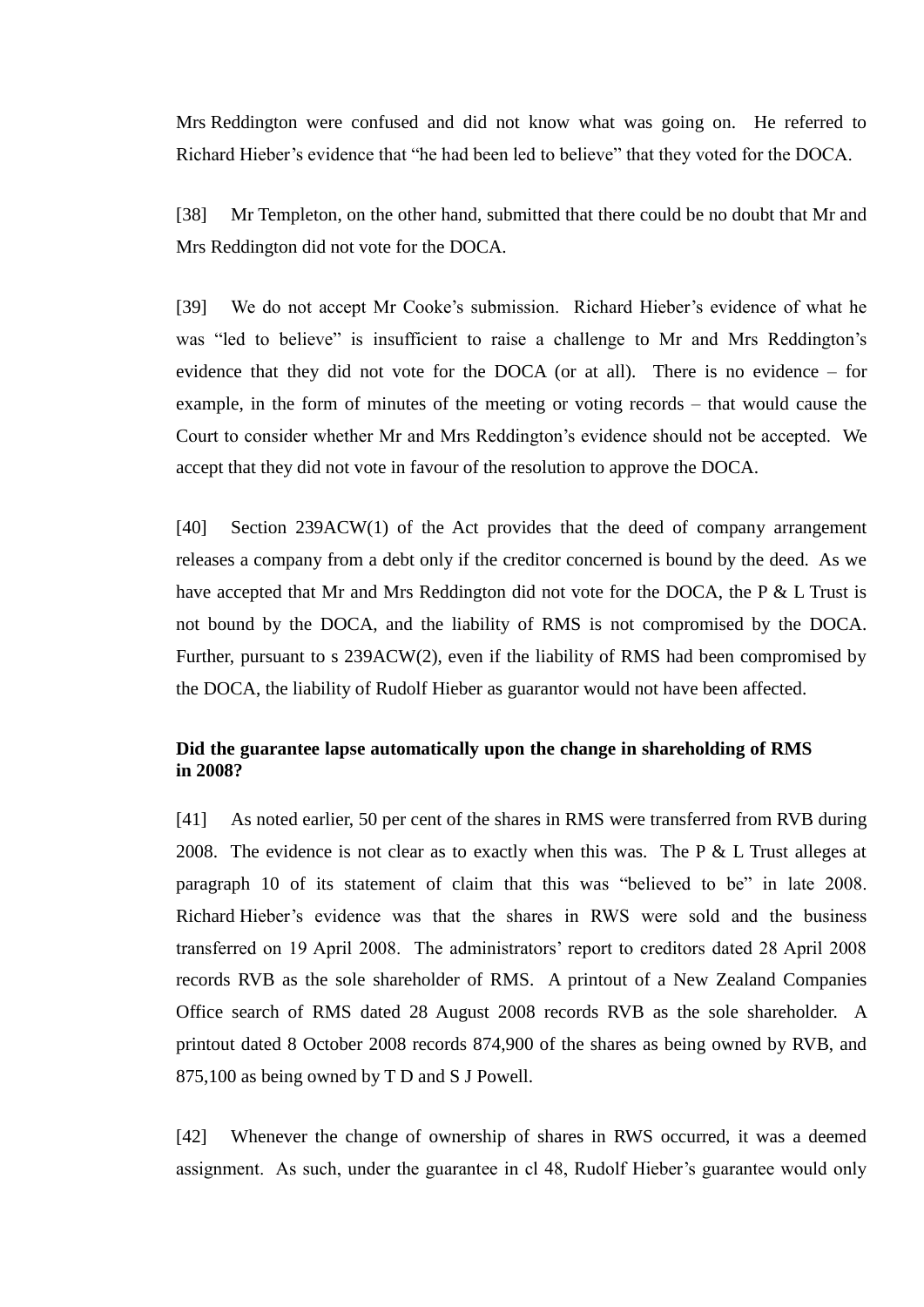"automatically lapse" if the assignment were "as is provided for in this lease". The requirements of cl 35.1 had to be complied with, meaning that written consent of the P  $&$  L Trust was required. It was common ground that when the transfer occurred, written consent of the P & L Trust was not obtained. It was an unauthorised transfer, and accordingly the guarantee did not automatically lapse.

## **Did the P & L Trust accept RMS's repudiation of the lease, with the consequence that the guarantee should be treated as discharged?**

<span id="page-11-0"></span>[43] Here it is necessary to set out the evidence relating to the period after the watershed meeting of creditors. As noted earlier, the administrators paid rent from 4 April to 30 June 2008. On 19 June 2008, the administrators wrote to the P  $&$  L Trust, advising that they would be vacating the premises on 30 June 2008. They referred to cl 5.3 of the DOCA, which provided that, if requested by the administrators to do so, the lessors were to agree to the termination of the lease. They then asked that the lease be terminated on 30 June 2008.

[44] The administrators then advised that a claim for unpaid rent for the period up to 4 April 2008 could be made on an enclosed form. Regarding the period after 30 June, the administrators set out clause 3.2(b) of the DOCA, which provided that any claim by a lessor for rent and outgoings for the period after 30 June 2008 would be treated as a subordinated claim. The administrators went on to say:

If you believe that you have a claim in respect of rent or outgoings after the  $30<sup>th</sup>$  of June 2008, you should submit this claim also now. For your information we would advise that it is unlikely that there will be any distribution under the deed to subordinated creditors.

[45] Mr Foley replied on 23 June 2008. He said:

Thank you for your letter of 19 June 2008, concerning the P & L Trust. Contents are noted.

Please find enclosed herewith an amended Creditors Claim Form for unpaid rental and outgoings to 3 April 2008.

There is not much point making a claim for rental and outgoings after 30 June 2008 – our client will look to the guarantor.

We look forward to receiving the proportionate payment now due.

[46] On 22 July 2008, Richard Hieber rang Mrs Reddington and advised that he was sending money and that an automatic payment was being set up. On 12 August 2008,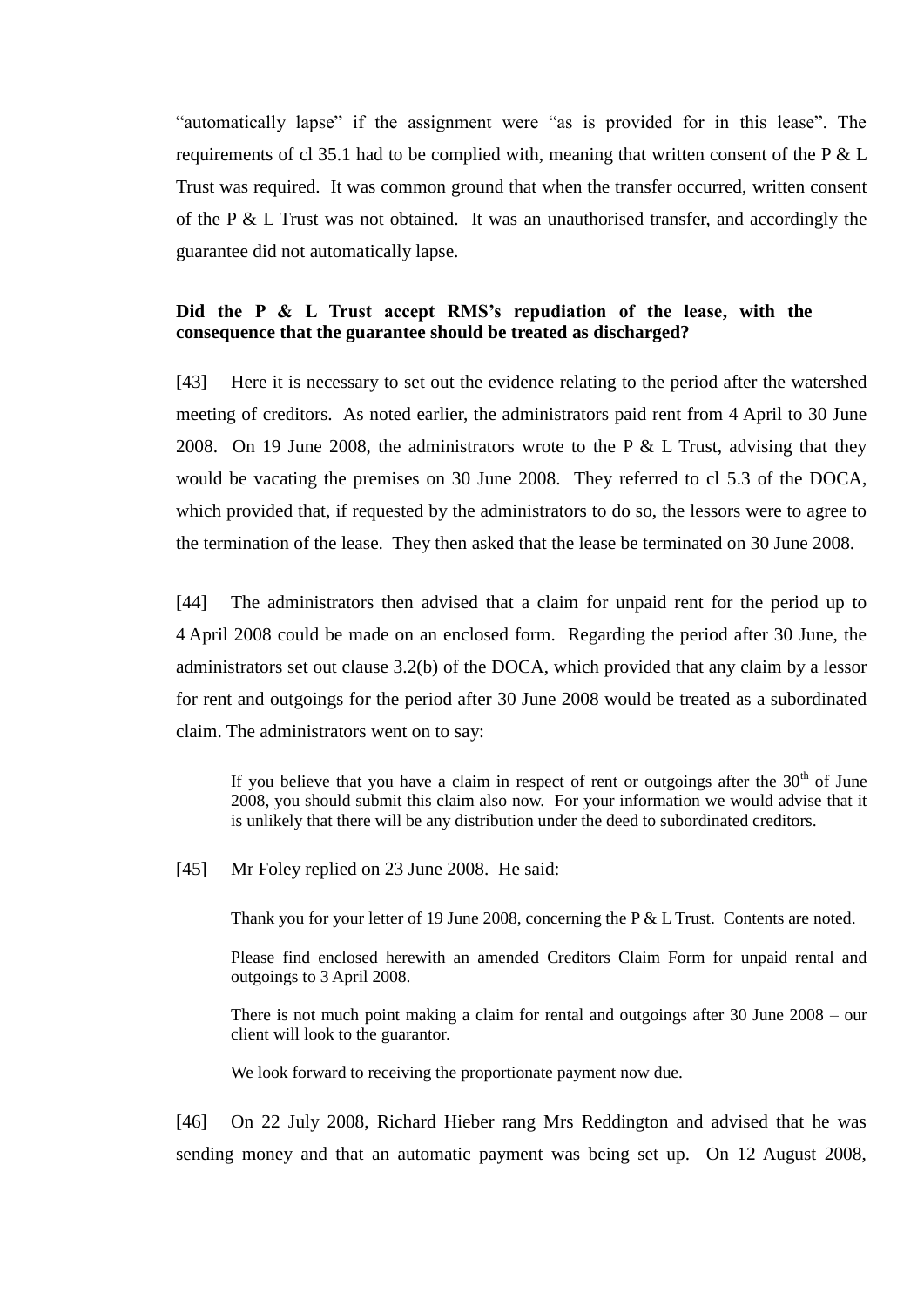Mrs Reddington emailed Richard Hieber, seeking payment of \$26,444.74, being rent and outgoings for August 2008. Richard Hieber replied by email on 2 September, advising that he had "wired \$16,400" and had asked his brother to help with the August rent.

[47] On 10 September 2008, Mr and Mrs Reddington emailed Richard Hieber saying that they had received part of the rent payment from him, but not, as yet, the balance. They went on to note that the account for the September rent was still to come. They emailed Mr Hieber again on 26 September 2008, repeating that they had received a payment from him (albeit \$16,275 rather than the promised \$16,400) but had not received the balance. They attached the invoice for the September rent.

[48] On 7 October 2008, Richard Hieber emailed Mr and Mrs Reddington, saying that he had received legal advice that the guarantee had been invalidated by the sale of RMS. Richard Hieber made no further payments.

[49] At the same time as they were emailing Richard Hieber in relation to unpaid rent, Mr and Mrs Reddington were assisting with attempts to find a replacement tenant. Mr Reddington, in particular, cleared and cleaned the building, and took prospective tenants through the property. He was also seeking a purchaser for the building. The Reddingtons reported to Richard Hieber as to progress, in the emails referred to above.

[50] Mr Cooke submitted that Mr and Mrs Reddington's conduct showed that they had treated the lease as being no longer on foot. He submitted that they had, thereby, agreed to the termination of the lease, as requested by the administrators, as from 30 June 2008.

[51] Mr Templeton submitted that the Court could not conclude that Mr and Mrs Reddington agreed to the termination of the lease, and that such a conclusion was inconsistent with their repeated requests to Richard Hieber for payment of rent, and submitting invoices. He further submitted that Mr Hieber's responses showed that up until October 2008 he too acted as if the lease were still on foot.

[52] This is a difficult case. Mr Foley's letter of 23 June 2008 made it clear that the P & L Trust intended to "look to the guarantor" for rent after 30 June 2008 and is consistent with the P & L Trust regarding Rudolf Hieber's guarantee as continuing after that date. Mr and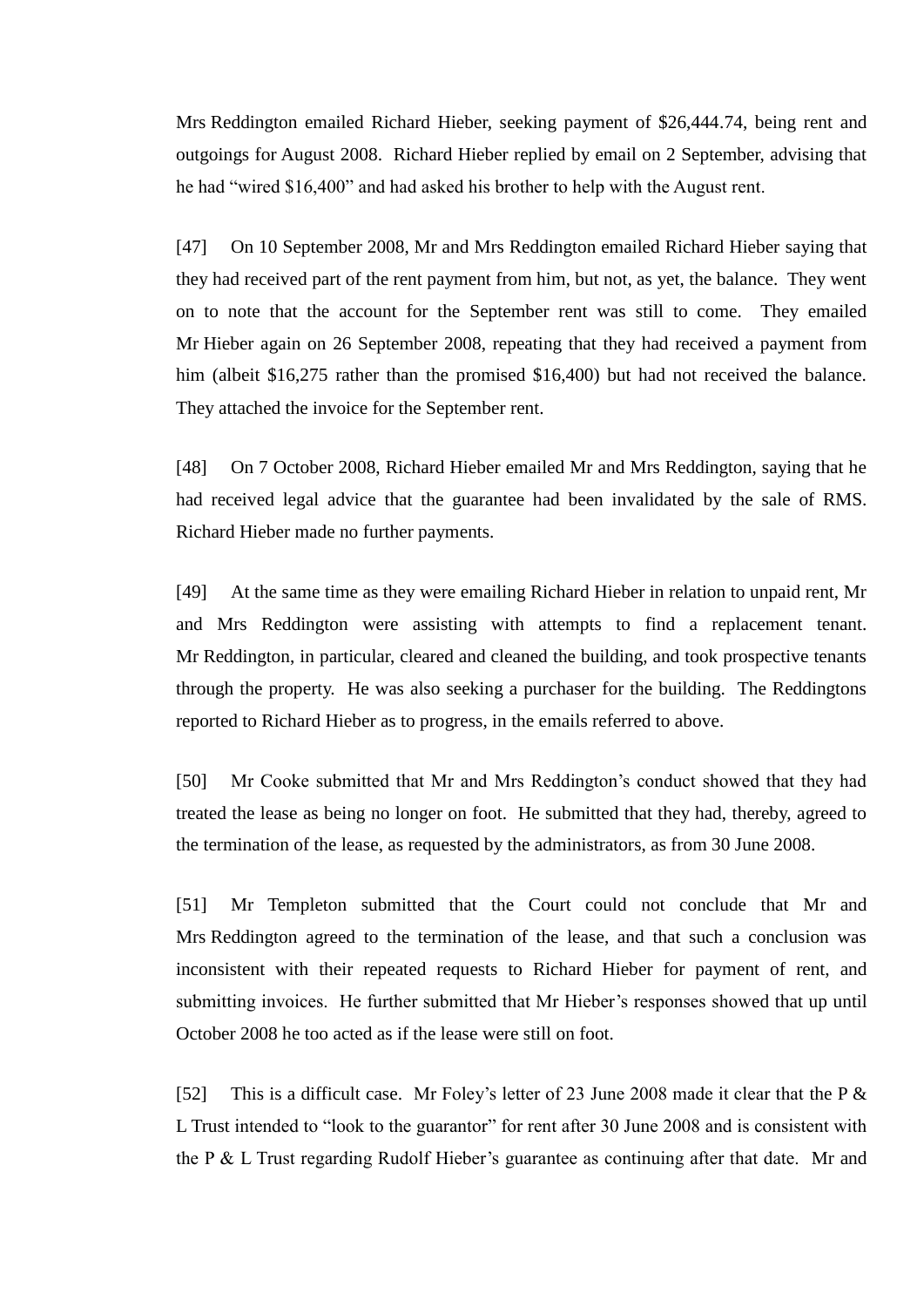Mrs Reddington's emails to Richard Hieber and Mr Hieber's responses up to October 2008 are consistent with the lease, and liability under the guarantee, continuing after 30 June 2008. On the other hand, we acknowledge the force of Mr Cooke's submission that the Reddingtons' actions of cleaning and clearing the building and taking prospective tenants through the property may indicate that they had elected to accept RMS's repudiation of the lease. Such acceptance of the tenant's repudiation would not affect, of course, a guarantor's continuing liability. But what acceptance of the repudiation would do is change the nature of the remedy to which the landlord is entitled.

[53] The difficulty in this case is that it is not clear on the evidence so far exactly when, after 30 June 2008, the P & L Trust did accept RMS's repudiation. That is a matter for trial. This will also affect the cross-appeal.

#### **Does acquiescence preclude the claim by the P & L Trust?**

[54] Mr Cooke submitted that because of what the trustees said and did at the relevant times, the P & L Trust cannot now insist on Rudolf Hieber's liability continuing after his death, and cannot now contend that it is not bound by the DOCA.

[55] Mr Cooke submitted that Mr and Mrs Reddington dealt with Richard Hieber after his father's death, including by inquiring whether probate had been granted. He submitted that it was never suggested that the P  $&$  L Trust was required to give formal consent to the change of beneficial ownership of RMS that occurred as a result of Rudolf Hieber's death. He submitted that because of the Reddingtons' words and conduct, the P  $&$  L Trust communicated that it was not relying on its strict legal rights, creating an expectation, relied on by Richard Hieber, that the guarantee no longer applied.

[56] This submission can be dealt with quite shortly. There is nothing in the evidence that supports a submission that Mr and Mrs Reddington at any time gave any indication that they were no longer seeking rent from either Rudolf Hieber, or Richard Hieber as his personal representative. There are no grounds on which we could find that the Reddingtons communicated to Richard Hieber that the guarantee was discharged, or that Richard Hieber understood that to have been the case. To the contrary, the P  $&$  L Trust sought rent payments, and Richard Hieber made them.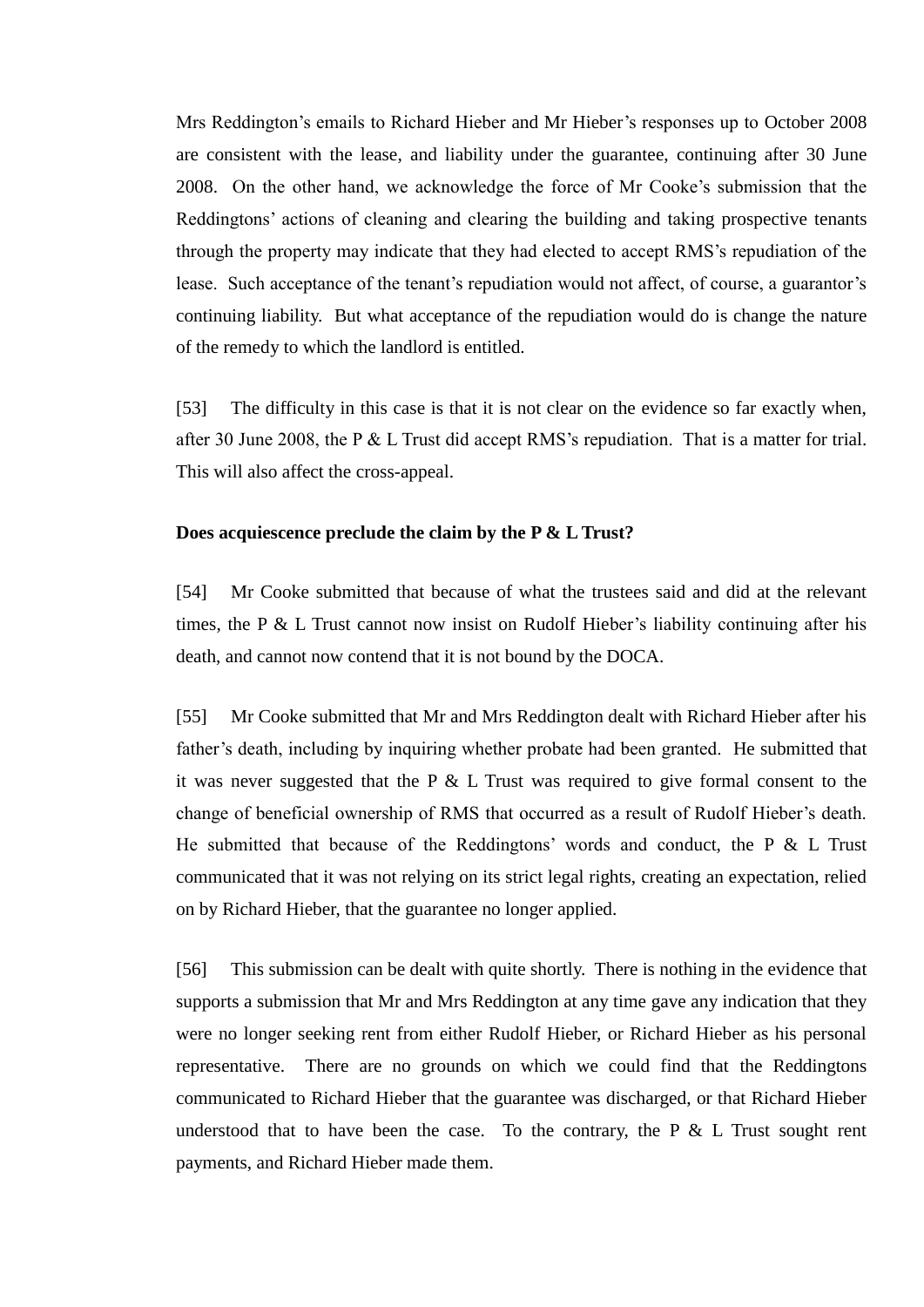[57] Mr Cooke's second submission was that the trustees of the P & L Trust co-operated in the implementation of the DOCA, and took the benefits of it, and are not therefore entitled to say they did not agree to it, or say that it is not binding on the trust. He relied on the fact that a Creditors Claim form was submitted to the administrators on 23 June 2008, claiming rent and outgoings to 3 April 2008, and that the P & L Trust received payments of rent from the administrators.

[58] This submission may also be dealt with quite shortly. Even if it could be said that the P & L Trust went along with the DOCA, and received payments of rent from the administrators, that does not affect liability under the guarantee. The DOCA related only to the liability of RMS. As we have noted earlier, pursuant to  $s$  239ACW(2) of the Act, any release of a company from its debts pursuant to a deed of company arrangement does not discharge or otherwise affect the liability of a guarantor of the debt.

# **In all the circumstances, was the Associate Judge correct to enter summary judgment on liability?**

[59] Mr Cooke submitted that the evidence that will be required for the trial of the P & L Trust's quantum claims will include all the evidence as to when the lease is treated as terminated, the attempts at re-letting the property, the sale of the property, and the value of the property at different times. He submitted it will also include rental claims made by the P & L Trust, payments made by the administrators, and communications between Richard Hieber and the P & L Trust. He further submitted that such evidence will traverse essentially the same material as is involved in the issue of liability, and there is a danger in determining liability before these factual matters are traversed. In essence, his argument was that there is a risk that evidence may emerge at trial which would indicate that Mr Hieber should not be liable at all.

[60] Again, this submission may be dealt with quite shortly. Rule 12.3 allows the court to give judgment on the issue of liability, and to direct a trial as to quantum, if the party applying for summary judgment satisfies the court that the only issue to be tried is one about the amount claimed. In this case, the Associate Judge was satisfied that quantum was the only issue to be tried. Mr Cooke has not pointed to any evidence that the risk he refers to might eventuate.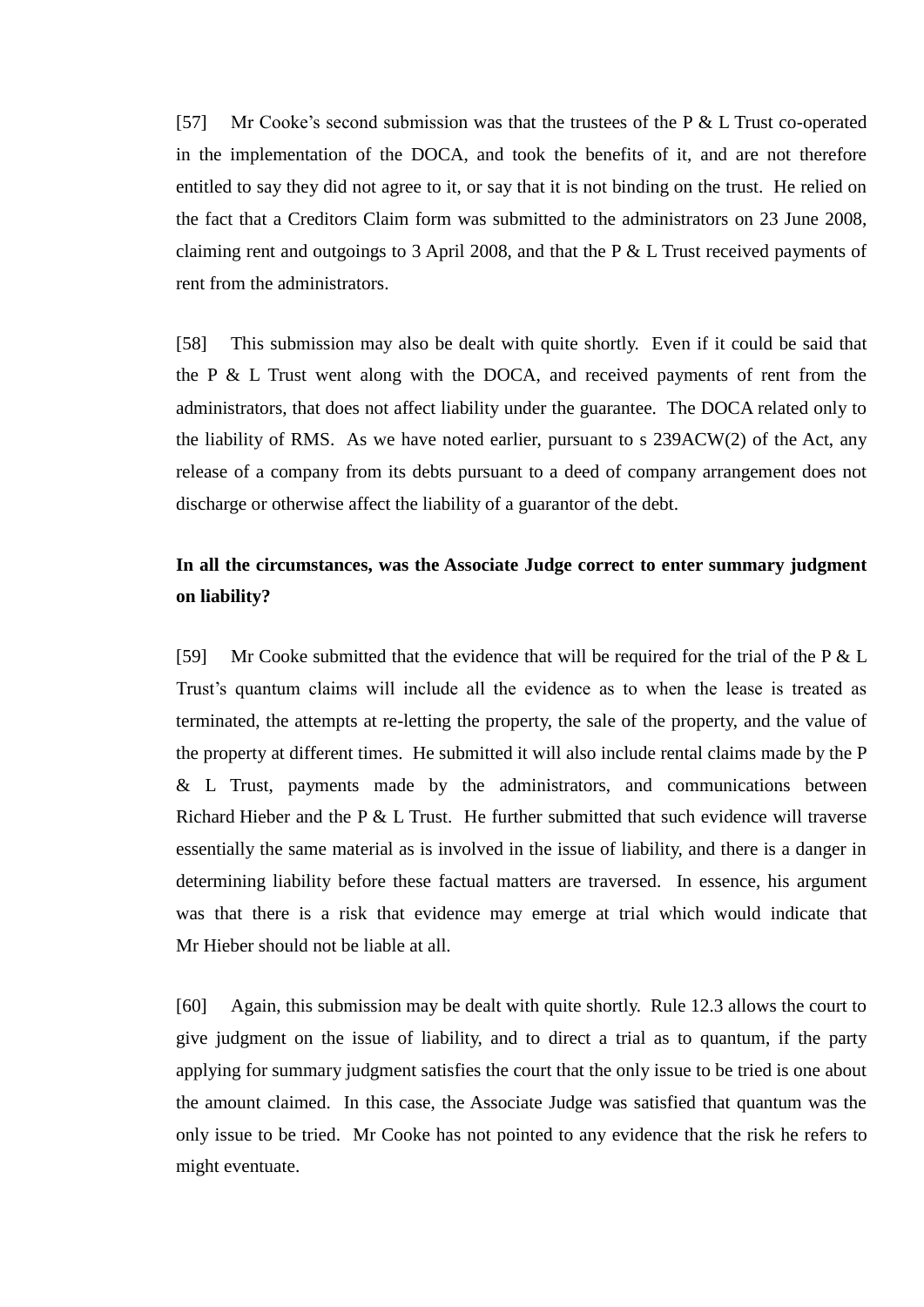#### <span id="page-15-0"></span>**Conclusion as to appeal**

[61] We have concluded that the appeal must be dismissed. The Associate Judge was right to find that the appellant did not have an arguable defence to the claim by the  $P \& L$ Trust on the guarantee given by Rudolf Hieber.

# **Cross-appeal: Did the Associate Judge err in declining to enter judgment on the claim for unpaid rent?**

<span id="page-15-1"></span>[62] Mr Templeton submitted that the Associate Judge was wrong to refuse to enter summary judgment for liability and quantum on the unpaid rent claim.

[63] We start our discussion on this point by noting that the application for summary judgment was for a specific sum for unpaid rent plus outgoings, removal costs, and legal and accounting fees up to the date the property was sold on 15 May 2009. The opposition filed on behalf of Richard Hieber was on the grounds that the lease had not been agreed, the guarantee was not given in the terms claimed or was given by mistake, and that the guarantee had been extinguished. There was no opposition (either in the notice of opposition or the affidavit of Richard Hieber) to the quantum of the claim.

[64] That said, we have considered whether the Associate Judge was wrong to refuse summary judgment, notwithstanding the lack of any opposition to the quantum of the unpaid rent claim. Our conclusion that there is uncertainty as to when the  $P \& L$  Trust accepted RMS's repudiation of the lease leads to the conclusion that the Associate Judge was right to refuse to enter summary judgment as to quantum and really disposes of the cross-appeal. We simply do not know the date to which rent should run.

[65] That is not the only basis on which we have concluded that the Associate Judge was right to refuse to enter summary judgment as to quantum. In the course of the appeal hearing, we raised with counsel our concern as to the P & L Trust's calculation of the unpaid rent claim, which did not appear to be consistent in the statement of claim and application for summary judgment. We requested that counsel file supplementary submissions as to the calculation of the unpaid rent claim.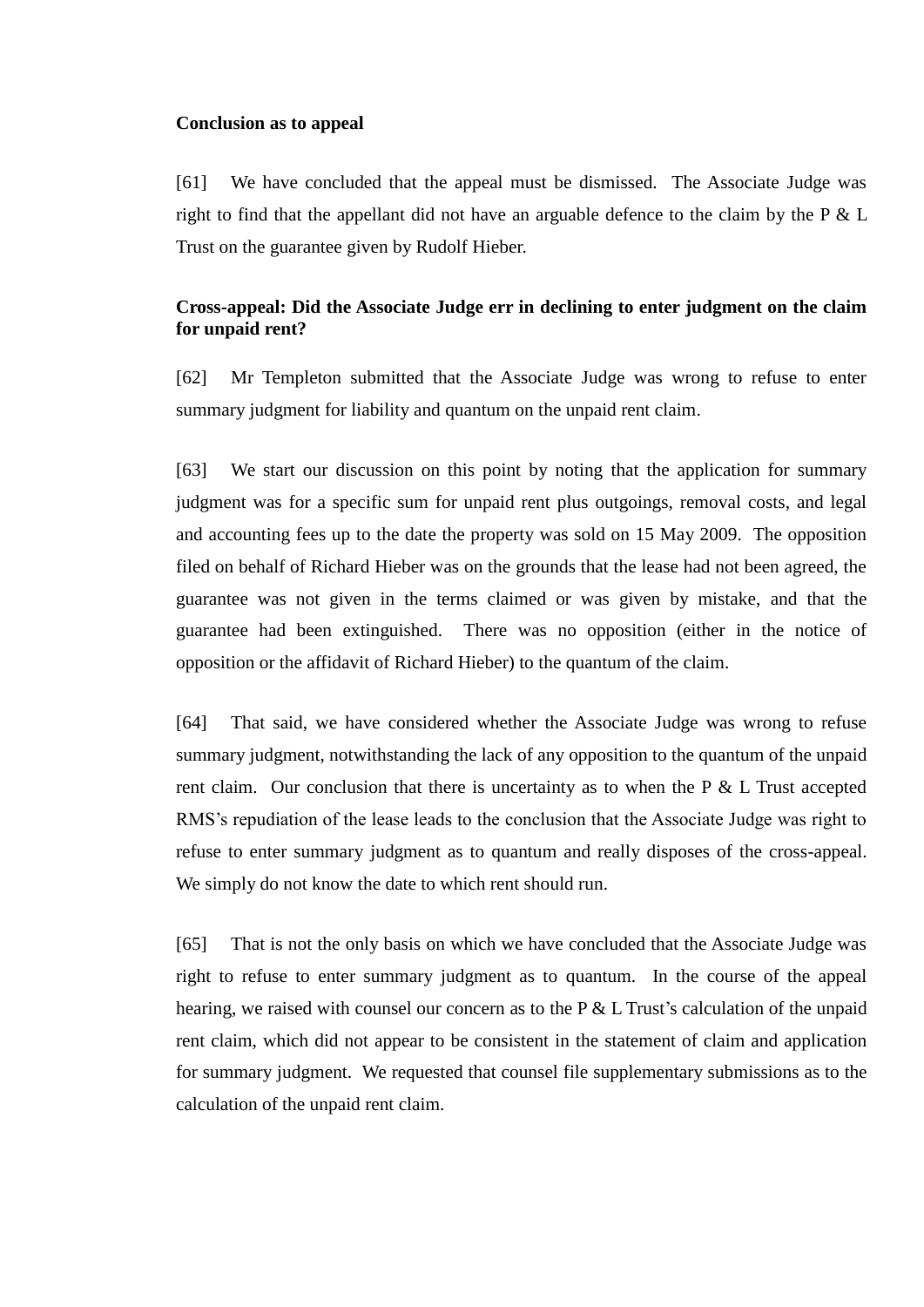[66] Paragraph 21 of the statement of claim sets out the P & L Trust's claim for unpaid rent and outgoings to 15 May 2009, together with interest to 12 June 2009 (the date on which the P  $& \& L$  Trust's accountant prepared the calculation), as \$331,855. It is then alleged that interest continued to accrue at \$109.10 per day. At paragraphs 44 and 45 it is alleged that as at 12 June 2009 the sum of \$314,848 was owed for outstanding rent, outgoings and interest, and that interest continued to accrue at \$103.50 per day. There is no explanation of the difference between the allegations as to what is owed to the  $P \& L$  Trust.

[67] In paragraph 1(a) and (b) of their application for summary judgment the P  $&$  L Trust sought judgment for \$371,796.93, comprising outstanding rent and outgoings to 12 June 2009 (\$331,855), together with removal costs and legal and accounting expenses (totalling \$39,941.93). Interest was sought on \$371,796.93 up to the date of judgment. However, in setting out the grounds for summary judgment at paragraph 2 (f) and (g), the P & L Trust said it was owed \$379,383.93 "as listed above". Again, there is no explanation for the difference.

[68] In response to our request for supplementary submissions, Mr Templeton set out calculations of the P  $&$  L Trust's claim up until the hearing in this Court on 13 October 2011. He arrived at a claim of \$428,594.04. In his calculations Mr Templeton appears to have adopted the figures set out in paragraph 21 of the statement of claim, but he gave no explanation for the discrepancies we have referred to. Further there are, we believe, arithmetical errors in his calculations, and the calculation appears to include interest upon interest.

[69] In the circumstances, we accept Mr Cooke's submission that the P & L Trust's claim is not clearly or properly calculated, or supported by references to the statement of claim and evidence.

[70] We have concluded that the cross-appeal must also be dismissed. The Associate Judge was right to find that there should be a trial as to quantum.